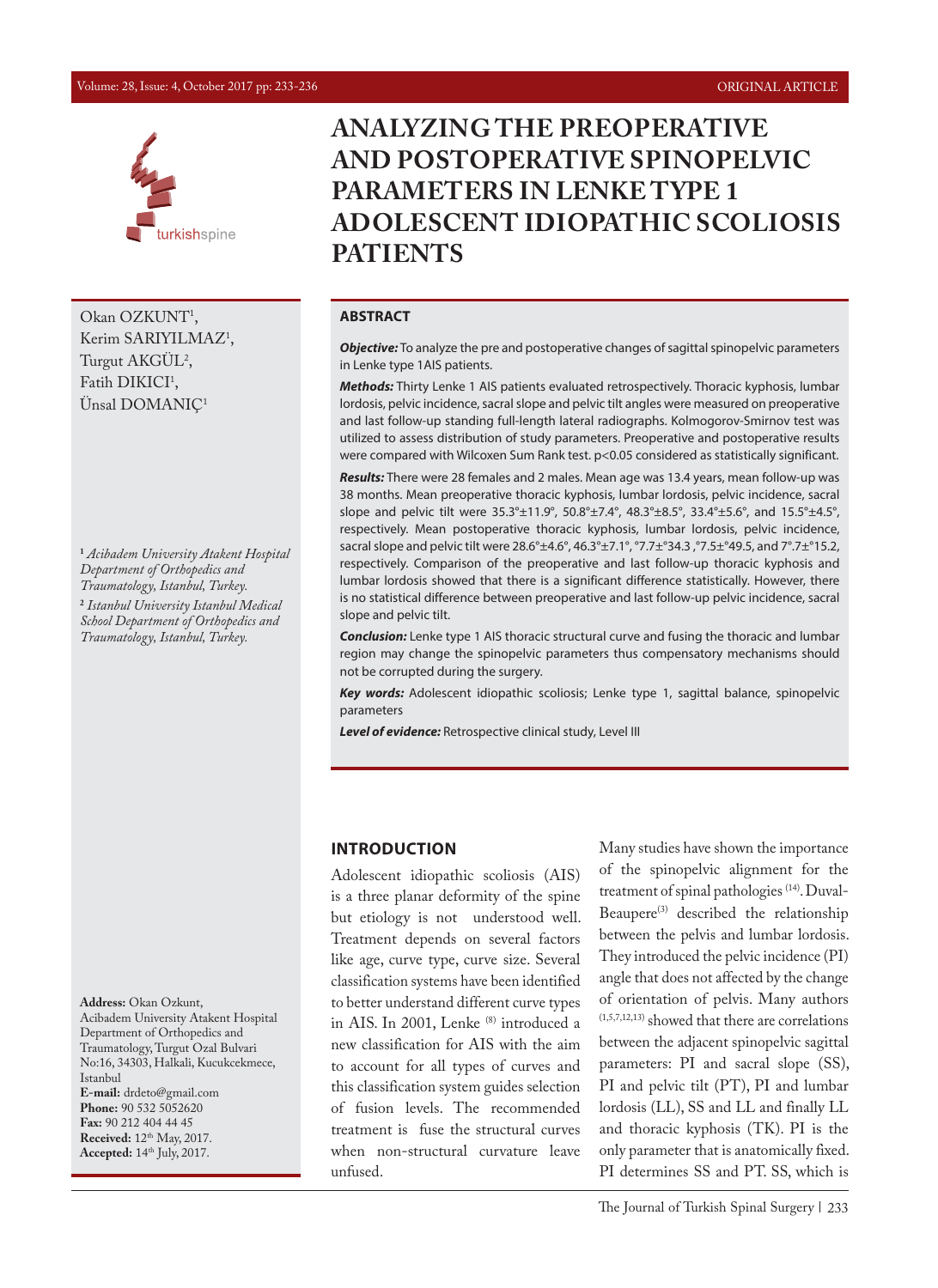also the distal part of the lordosis, determines LL. In turn, LL balances with TK. This upward successive influence provides the spino-pelvic balance of the upright position.

Lenke type 1 curves are major thoracic curves with a major main thoracic and a nonstructural thoracolumbar or lumbar curve. The importance of these curve is the if fuse the too distal level unnecessarily <sup>(9)</sup>, this may cause decompensation of spinopelvic alignment due to restriction of mobile segments close to spinopelvic region.

Thus, we aimed to analyze the pre and postoperative changes of sagittal spinopelvic parameters in Lenke type 1 AIS patients.

# **MATERIALS - METHODS**

A retrospective study of Lenke type 1 AIS patients treated at a single institution the period of 2008-2013 by a single surgeon was conducted. Inclusion criteria included: 1) a diagnosis of Lenke type 1 AIS, 2) patients treated with posterior pedicle screw only instrumentation, 3) no previous spine surgery 4) full sets of preoperative and last follow-up standing full-length AP and lateral radiographs. Patients who had previous spinal surgery, suffered from congenital deformities, hybrid constructs, anterior surgery and osteotomy were excluded. Those whose radiographs did not meet standards were also excluded in order to discard measurement error.

The same attending senior spinal surgeon performed all surgical procedure. Segmental pedicle screws with 6.0-mm titanium rod were used in all patients. All patients received standard posterior surgery. After facetectomies within the fusion levels, pedicle screws were placed. The lowest instrumented vertebrae (LIV) was chosen according to the stable vertebra theory, which is the first-touched vertebra by the central sacral vertical line and lateral side-bending radiographs prior to surgery. Several surgical maneuvers were used in combination, including rodrotation, apical vertebral derotation, convex compression, and concave distraction.

The Surgimap software (New York, New York, USA) was used to measure the sagittal spinal and pelvic parameters. Standing fulllength lateral radiographs before surgery and at the last followup measured by the author who did not attend the surgeries. In the lateral standing radiographs, five sagittal parameters were measured: thoracic kyphosis (TK), lumbar lordosis (LL), pelvic incidence (PI), sacral slope (SS), and pelvic tilt (PT). The LL was measured as the Cobb angle between the upper endplate of the L1 and S1. The TK was measured as the Cobb angle between the upper endplate of the T5 and T12. The PI, PT, and SS were measured as the angle between the vertical line of the sacral plate and the line connecting the midpoint of the sacral plate to the mid-point of the bilateral femoral head center, the angle between the plumb line and the line connecting the midpoint of the sacral plate with the midpoint of the bilateral femoral head

234 | The Journal of Turkish Spinal Surgery

center, and the angle between the sacral plate and the horizontal line, respectively.

Measurement values were analyzed with SPSS software (version 15.0, SPSS Inc., Chicago, IL, USA). Kolmogorov-Smirnov test was utilized to assess distribution of study parameters. Preoperative and postoperative results were compared with Wilcoxen Sum Rank test. p<0.05 considered as statistically significant.



**Figure-1.** Preoperative and postoperative photos of a 15 year-old Lenke type 1 patient

## **RESULTS**

Two-hundred-eighteen AIS patients in the database were assessed and finally 30 patients (28 females, 2 males) with mean ages 13.4 ± 2.21 were included in the study who met all the criteria. The mean follow-up was  $38 \pm 8.4$  months. Lower instrumented vertebra (LIV) was L2 in 18 patients, L3 in 11 patients and L4 in one patient. Mean preoperative thoracic kyphosis, lumbar lordosis, pelvic incidence, sacral slope and pelvic tilt were  $35.3^{\circ} \pm 11.9^{\circ}$ ,  $50.8^{\circ} \pm 7.4^{\circ}$ ,  $48.3^{\circ} \pm 8.5^{\circ}$ ,  $33.4^{\circ} \pm 5.6^{\circ}$ , and 15.5° ± 4.5, respectively. Mean postoperative thoracic kyphosis, lumbar lordosis, pelvic incidence, sacral slope and pelvic tilt were 28.6° ± 4.6°, 46.3° ± 7.1°, 49.5° ± 7.5°, 34.3° ± 7.7°, and 15.2° ± 7.7°, respectively.

Preoperative and last follow-up thoracic kyphosis and lumbar lordosis comparison showed that there is a significant difference (p<0.05), however there is no difference in comparison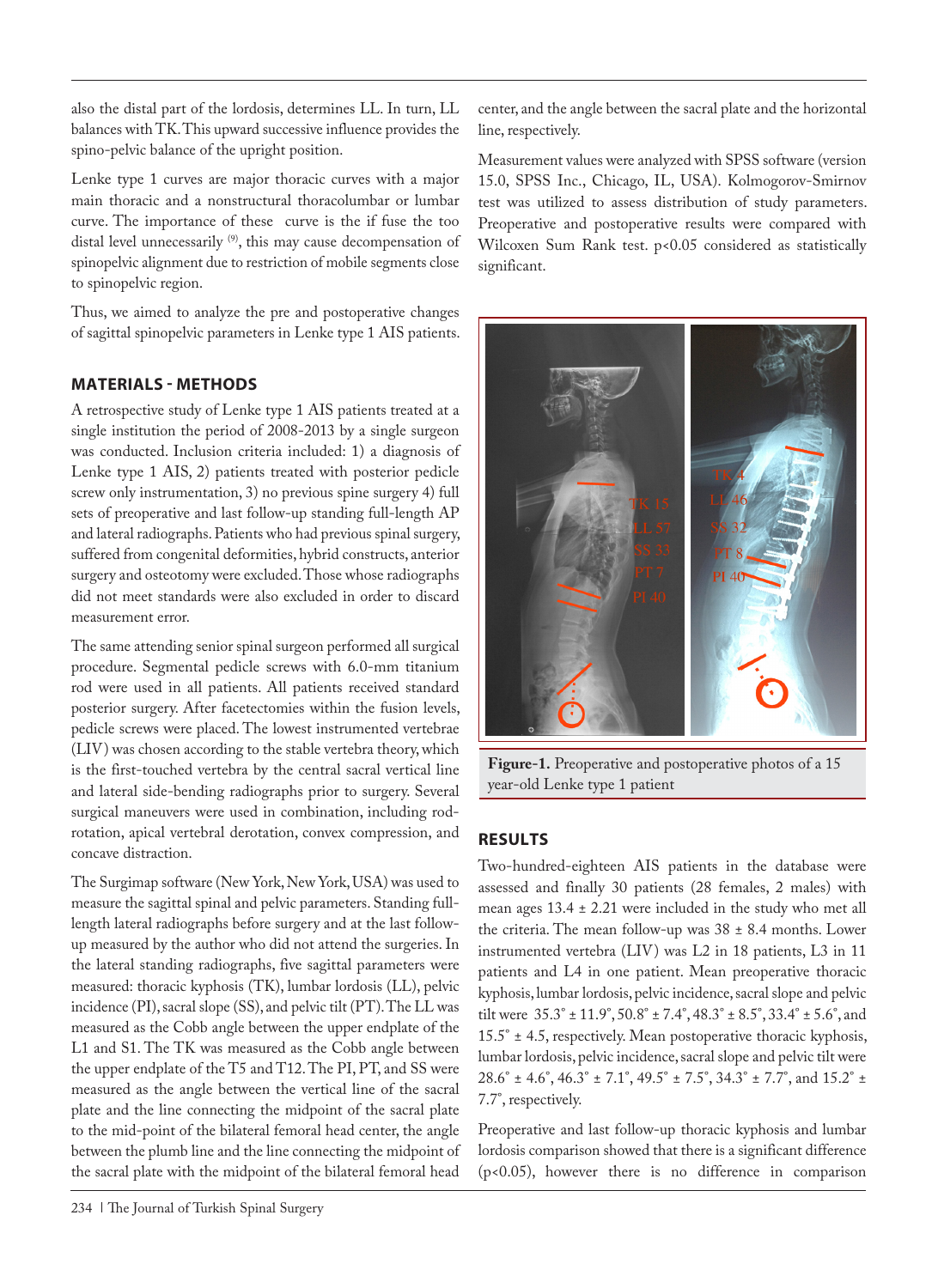preoperative and last follow-up pelvic incidence, sacral slope and pelvic tilt. (p=0.81, p=0.28 and p=0.92).

#### **DISCUSSION**

After the explanation the relation between pelvic morphology spinal alignment by Duval-Beaupe're et al (3), many studies investigated the sagittal spinopelvic parameters in adults but little research has been devoted to examining this relationship on patients with AIS. Very little studies focused on the spinal balance in adolescent idiopathic scoliosis (AIS)<sup>(2, 10)</sup>, but its relation to pelvic configuration is not defined detailed in the literature.

In the literature, the findings of relation between spinopelvic parameters and pelvic orientation shows variability. Although some authors stated no difference between the two populations  $(6,13-14,17)$ , some authors  $(10-11)$  found the PI to be higher in patients with AIS compared to the normal population.

Spinopelvic parameters investigated by Farshad et al (6) in different types of AIS curves, and found that the spinopelvic balance was not statistically distinguishable in different Lenke curve types. They found a slight difference of spinopelvic balance only in Lenke type 5 and 6 (major curve at the thoracolumbar/ lumbar region) with a pelvis incidence of 44°, sacral slope of 34° and pelvic tilt of 10°, when compared with normal population values. In our study investigating the Lenke tpye 1, those also have the non-structural lumbar curves, when compared with other studies, we found a slight higher values in pelvic incidence, similar values in sacral slope and a slight higher values in pelvic tilt. However, when compared with normal population <sup>(11)</sup>, pelvic incidence and sacral slope were similar but pelvic tilt was slightly higher.

In the literature regarding variances relevant to some spinopelvic parameters in patients with AIS following surgical management. La Maida et al. reported a statistically significant increase in pelvic tilt (PT)<sup>(6)</sup>, similarly Tanguay et al. acquired significant relationship between lumbar lordosis (LL) and pelvic parameters below and within the fusion from the analysis of 60 patients with AIS following posterior spinal instrumentation and fusion surgery <sup>(15)</sup>. Different to the literature, in our data, PT following surgery showed no statistically significant difference, however, LL showed a statistically significant decrease.

Our study showed that pelvic parameters did not change significantly after the surgery. This indicates that the decrease in the thoracic kyphosis was compensated by the decrease in lumbar kyphosis and the spinopelvic compensatory mechanisms worked only in the spine and did not extend to the pelvic region. Additionally, in our study ,unlike the other studies about AIS,  $(8,16)$  mean thoracic kyphosis value for our patients was  $35.3^\circ$  and it changed to 28.6° postoperatively. While these pre-surgical values do not represent hypokyphosis, surgery seems to be further

decreasing amount of kyphosis. This we believe may be a result of compensation to correction of lumbar lordosis or simple over correction by the surgeon.

Nevertheless, there are some limitations to our study as well. First, this is a retrospective study and it lacks randomization. The measurements were done by a computer-based software and there could be some measurement errors.

## **CONCLUSION**

Sagittal spinopelvic parameters are important in treating adolescent idiopathic scoliosis and must be taken into account before and after surgery. Lenke type 1 AIS are major thoracic structural curve and fusing the thoracal and lumbar region may change the spinopelvic parameters thus compensatory mechanisms should not be corrupted during the surgery.

## **REFERENCES**

- 1. Boulay C, Tardieu C, Hecquet J, Benaim C, Mouilleseaux B, Marty C, Prat-Pradal D, Legaye J, Duval-Beaupère G, Pélissier J. Sagittal alignment of spine and pelvis regulated by pelvic incidence: standard values and prediction of lordosis. *Eur Spine J* 2006; 15(4): 415-422.
- 2. de Jonge T, Dubousset JF, Illes T. Sagittal plane correction in idiopathic scoliosis. *Spine* 2002; 27(7): 754-760.
- 3. Duval-Beaupere G, Schmidt C, Cosson P. A Barycentremetric study of the sagittal shape of spine and pelvis: the conditions required for an economic standing position. *Ann Biomed Eng* 1992; 20(4): 451-462.
- 4. Farshad M, Catanzaro S, and Schmid SL. The spinopelvic geometry in different lenke curve types of adolescent idiopathic scoliosis. *Spine Deform* 2016; 4(6): 425-431.
- 5. Jackson RP, Peterson MD, McManus AC, Hales C. Compensatory spinopelvic balance over the hip axis and better reliability in measuring lordosis to the pelvic radius on standing lateral radiographs of adult volunteers and patients. *Spine* 1998. 23(16): 1750-1767.
- 6. La Maida GA, Zottarelli L, Mineo GV, Misaggi B. Sagittal balance in adolescent idiopathic scoliosis: radiographic study of spino-pelvic compensation after surgery. *Eur Spine J* 2013; 22(Suppl.-6): S859-867.
- 7. Legaye J, Duval-Beaupere G, Hecquet J, Marty C. Pelvic incidence: a fundamental pelvic parameter for threedimensional regulation of spinal sagittal curves. *Eur Spine J* 1998; 7(2): 99-103.
- 8. Lenke LG, Betz RR, Harms J, Bridwell KH, Clements DH, Lowe TG, Blanke K. Adolescent idiopathic scoliosis: a new classification to determine extent of spinal arthrodesis. *J Bone Joint Surg* 2001; 83-A(8): 1169-1181.